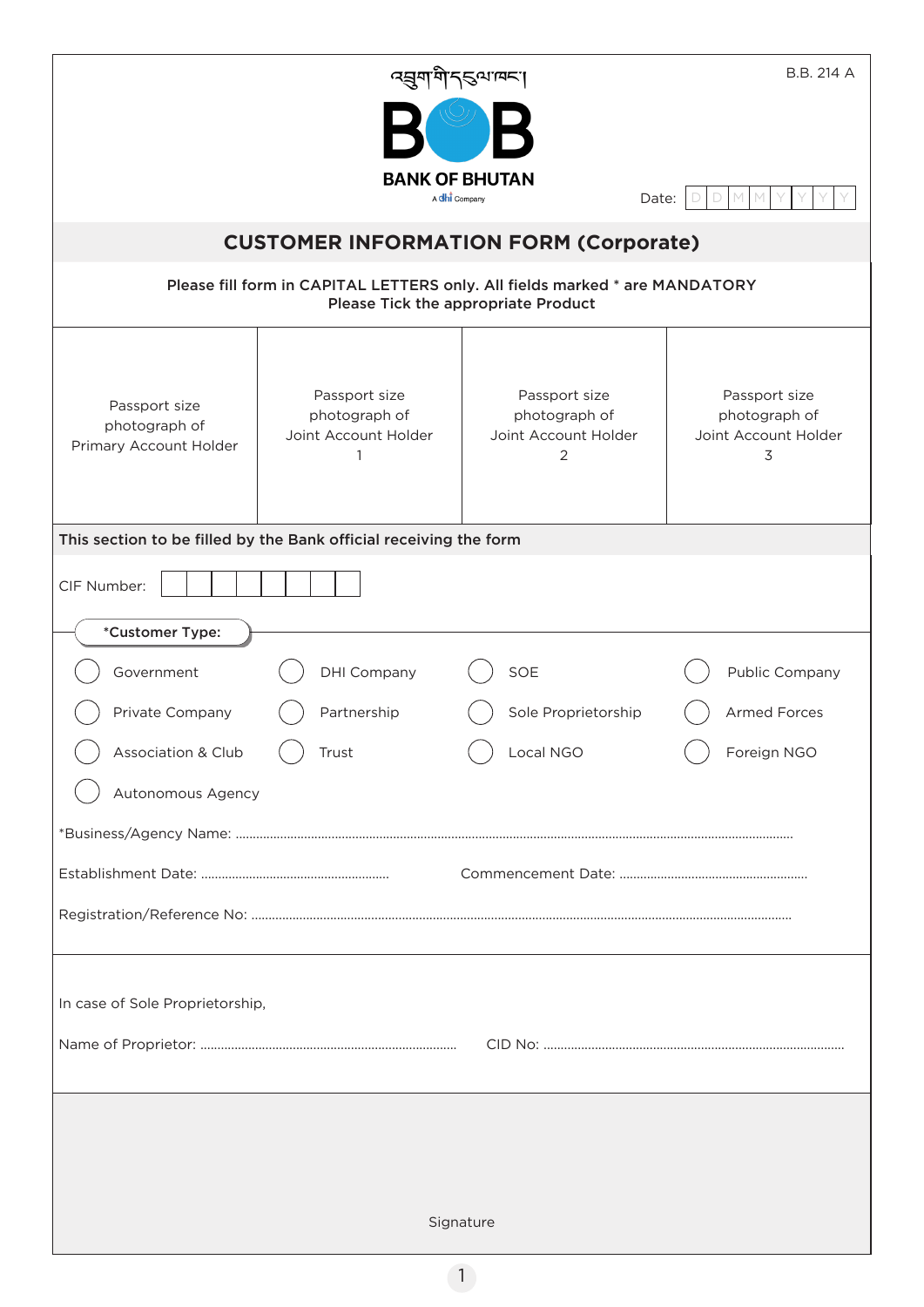| त्सुगमें नुष्यावन्<br><b>BANK OF BHUTAN</b><br>A chi Company                                                                                                                                                                                                                                                                                                                                       |  |  |  |  |  |
|----------------------------------------------------------------------------------------------------------------------------------------------------------------------------------------------------------------------------------------------------------------------------------------------------------------------------------------------------------------------------------------------------|--|--|--|--|--|
| <b>CUSTOMER INFORMATION FORM (Corporate)</b>                                                                                                                                                                                                                                                                                                                                                       |  |  |  |  |  |
| <b>Communication Details</b>                                                                                                                                                                                                                                                                                                                                                                       |  |  |  |  |  |
|                                                                                                                                                                                                                                                                                                                                                                                                    |  |  |  |  |  |
| *Village                                                                                                                                                                                                                                                                                                                                                                                           |  |  |  |  |  |
| Dungkhag                                                                                                                                                                                                                                                                                                                                                                                           |  |  |  |  |  |
| *Email ID                                                                                                                                                                                                                                                                                                                                                                                          |  |  |  |  |  |
| *Company Name<br>*Address                                                                                                                                                                                                                                                                                                                                                                          |  |  |  |  |  |
| *Office Tel. No.<br>Fax No.                                                                                                                                                                                                                                                                                                                                                                        |  |  |  |  |  |
| *Mobile No.                                                                                                                                                                                                                                                                                                                                                                                        |  |  |  |  |  |
| *Gross Annual Income (In Nu.) / Turnover (in Nu.) for sole proprietorship /partnership<br>100,001 - 300,000<br>300,001 - 500,000<br>$0 - 100,000$<br>500,001 - 1,000,000<br>1,000,001 - 1,500,000<br>1,500,001 - 2,000,000<br>2,000,001 & Above<br>For Corporate (Investment Size)<br>Medium<br>Small/Cottage Industry/Micro<br>Large<br>Identification Document (Please tick the appropriate box) |  |  |  |  |  |
| ID Type:                                                                                                                                                                                                                                                                                                                                                                                           |  |  |  |  |  |
| <b>Trade License</b><br>Letter from Public Authority<br>Partnership Deed                                                                                                                                                                                                                                                                                                                           |  |  |  |  |  |
| Private Company<br>Certificate of Incorporation<br>Memorandum of Understanding                                                                                                                                                                                                                                                                                                                     |  |  |  |  |  |
| Certificate to Commence Business<br><b>Trust Deed</b><br>Articles of Association                                                                                                                                                                                                                                                                                                                   |  |  |  |  |  |
| Signature                                                                                                                                                                                                                                                                                                                                                                                          |  |  |  |  |  |
| $\overline{2}$                                                                                                                                                                                                                                                                                                                                                                                     |  |  |  |  |  |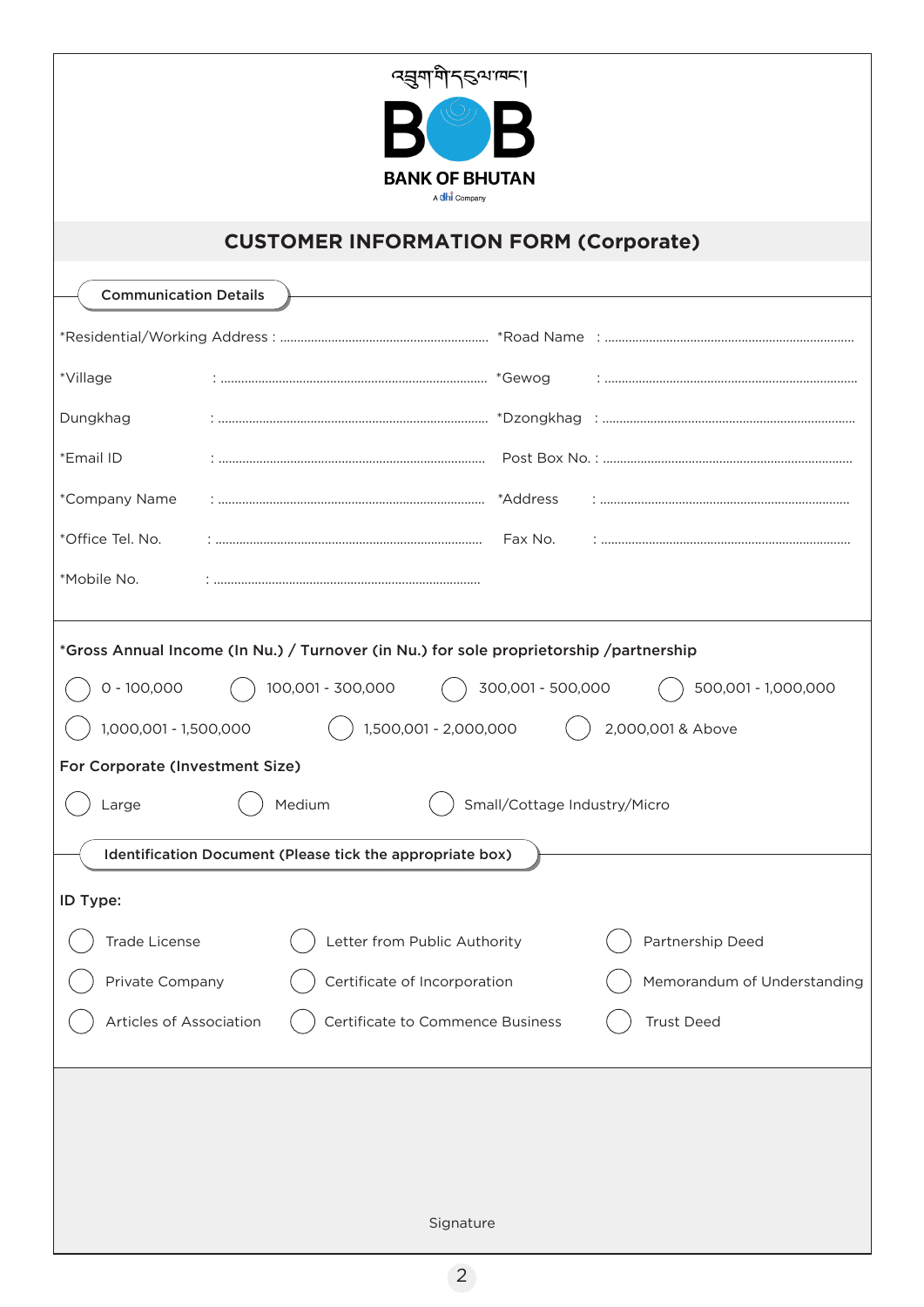

## **CUSTOMER INFORMATION FORM (Corporate)**

\*TPN No. (Tax Payer Number): ......................................................................... (As required under AML/CFT Regulation)

Head Office Details:

I/We confirm that the information/particulars provided herewith are true and accurate to the best of my/our knowledge and I/we shall be fully liable if proved otherwise. If any of the details change, I/we undertake to inform the Bank.

## Authorised Signatory Details:

| Name                            | Citizenship ID Number | Signature |  |  |
|---------------------------------|-----------------------|-----------|--|--|
|                                 |                       |           |  |  |
|                                 |                       |           |  |  |
|                                 |                       |           |  |  |
|                                 |                       |           |  |  |
|                                 |                       |           |  |  |
|                                 |                       |           |  |  |
|                                 |                       |           |  |  |
|                                 |                       |           |  |  |
| <b>Consent and Declaration:</b> |                       |           |  |  |
|                                 |                       |           |  |  |